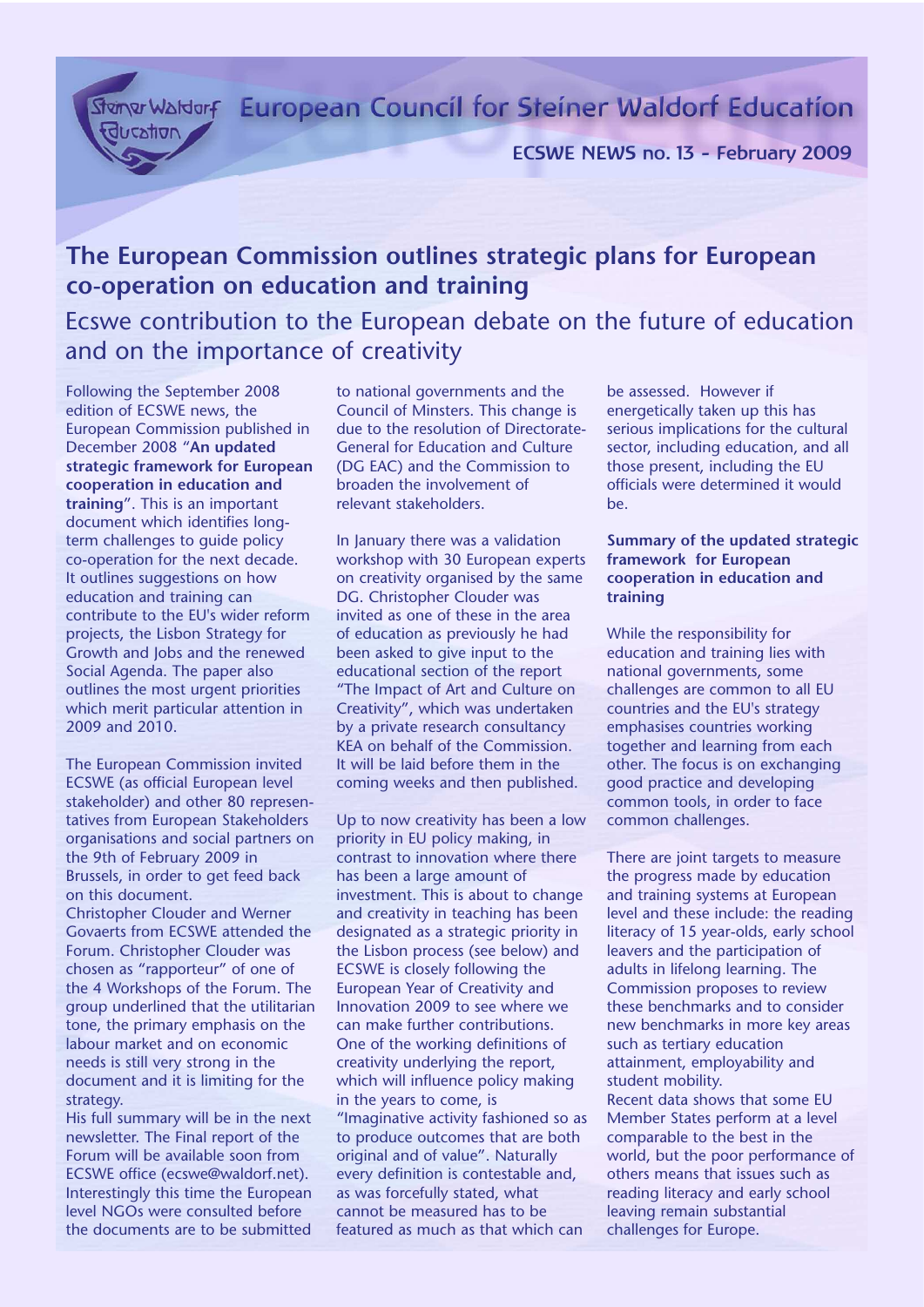Every sixth young person still leaves school with only compulsory education or less. Many learners with a migrant background succeed less well in education and training than their native peers. Adults with low levels of education are seven times less likely to be engaged in continuing education and training than those with high levels.

#### **Long term strategic challenges and immediate priorities:**

On the basis of its consultations, the Commission proposes that European cooperation in education and training should address four strategic challenges in the years to 2020:

#### **1) Make lifelong learning and learner mobility a reality**:

• By implementing national lifelong learning strategies;

• by focusing on learning outcomes (i.e. on what a learner knows, understands and is able to do rather than the learning process itself) • by establishing flexible learning pathways, e.g. through better transitions between VET and higher education, opening universities to non-traditional learners or the validation of non-formal learning • by cross-border learner mobility.

## **Priority themes to be highlighted in 2009-10:**

• Lifelong learning strategies: giving particular attention to the validation of non formal and informal learning and guidance.

• European Qualifications Framework (EQF): Link all national qualifications systems to the EQF by 2010 and support the use of an approach based on learning outcomes for standards and qualifications, assessment and validation procedures, credit transfer, curricula and quality assurance.

• Expanding learning mobility.

## **2) Improve the quality and efficiency of provision and outcomes.**

• The major challenge is to ensure the acquisition of key competences by everyone;

- the teaching profession must become a more attractive career choice;
- education and training institutions

should be given greater autonomy, be more open to the civil society and enterprises and should be subject to effective systems of quality assurance.

## **Priority themes to be highlighted in 2009-10:**

• Languages: To enable citizens to communicate in two languages in addition to their mother tongue, promote language teaching and give migrants the opportunity to learn the language of the host country.

• Professional development of teachers and trainers.

• Governance and funding.

• Basic skills in reading, mathematics and science: Set up a high-level group on literacy to investigate the problems behind the decline in reading performance among school pupils and make recommendations to improve literacy levels across the EU. Intensify existing cooperation to improve the take-up of maths and science at higher levels of education and training, and to strengthen science teaching.

• "New Skills for New Jobs": Ensure that the assessment of future skill requirements and the matching of labour market needs are fully taken on board in all education and training planning processes.

### **3) Promote equity and active citizenship**.

• Educational disadvantage can be addressed by high quality pre-primary education and targeted support;

• education should promote intercultural skills, democratic values, the respect of fundamental rights and the fight against discrimination, equipping all young people to interact positively with their peers from diverse backgrounds.

## **Priority themes to be highlighted in 2009-10:**

• Early school leaving: Strengthen preventive approaches, build closer cooperation between general and vocational sectors and remove barriers for drop-outs to return to education and training.

• Pre-primary education: Promote generalised equitable access and reinforce quality of provision and teacher support.

• Migrants: Develop mutual learning on best practices for education of children from a migrant background.

• Learners with special needs: Promote personalised learning through timely support and well coordinated services. Integrate services within mainstream schooling and ensure pathways to further education and training.

## **4) Enhance innovation and creativity, including entrepreneurship, at all levels of education and training.**

• A first challenge is to ensure that all citizens can acquire transversal key competences such as learningto-learn and communication skills, a sense of initiative and entrepreneurship, digital competence (incl. media literacy), cultural awareness and expression;

• the second challenge is to ensure a fully functioning knowledge triangle of education-researchinnovation.

## **Priority themes to be highlighted in 2009-10:**

• Transversal key competences: Integrate transversal key competences fully into curricula, assessment and qualifications.

• Innovation-friendly institutions: Promote creativity and innovation through developing specific teaching and learning methods (including the use of new ICT tools and teacher training). • Partnership: Develop partnerships between education and training providers and businesses, research institutions, cultural actors and creative industries.

**ECSWE** Rue du Thrône 194 B-1040 Brussels Belgium *Registered in Brussels*  East Sussex AISBL 898.707.869 www.ecswe.org

**Correspondence ECSWE** Kidbrooke Park Forest Row RH18 5JA, UK Tel. +44 1342 822115 ecswe@waldorf.net

*The views expressed are those of the writers and are not necessarily those of ECSWE.*

*ECSWE News is produced by C. Clouder and C. Carones. Design by C. Oertel*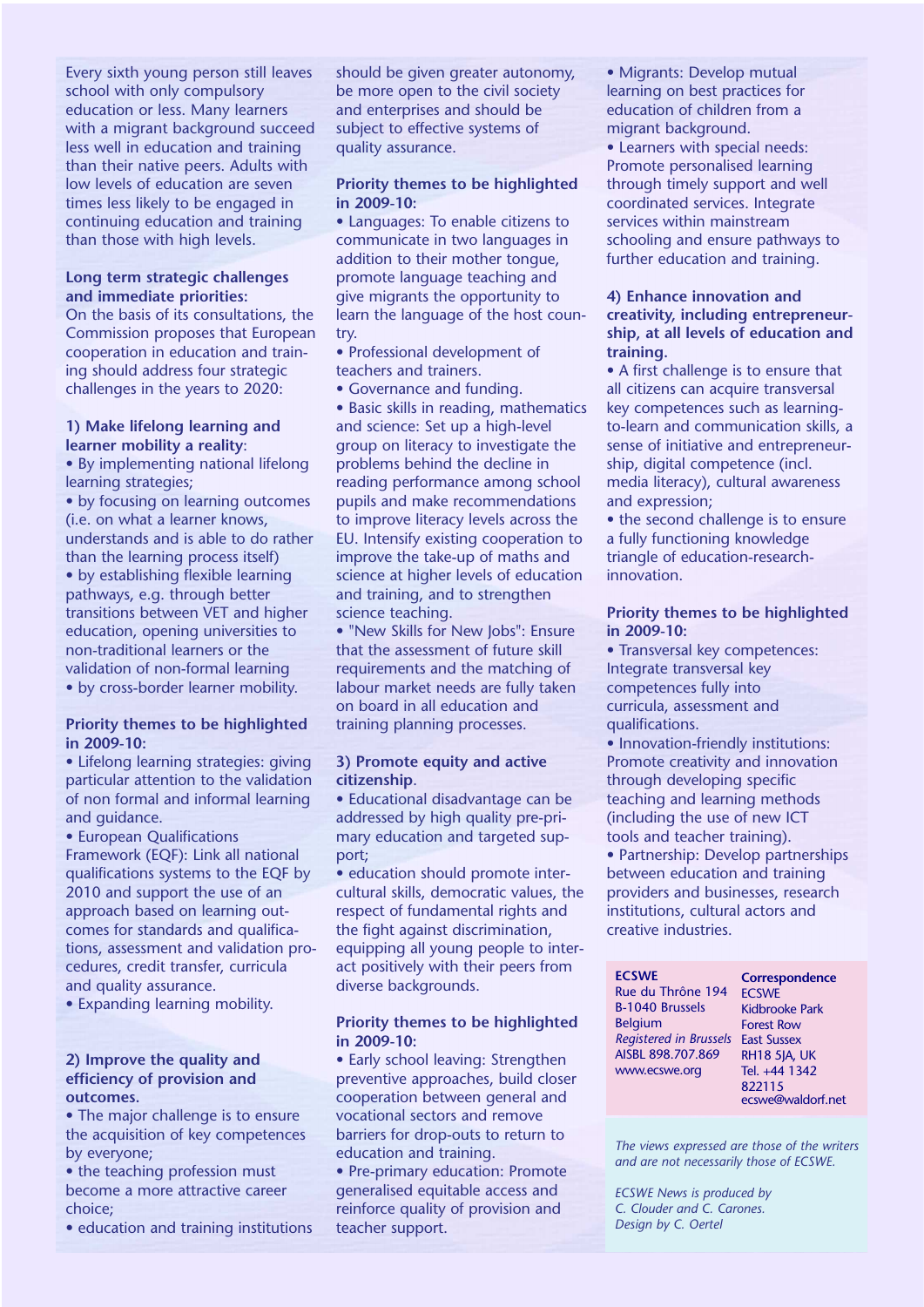## **La Commissione Europea delinea le strategie per la cooperazione europea in tema di educazione e formazione.**

Il contributo dell'Ecswe al dibattito europeo sul futuro dell'educazione e l'importanza della creatività**.** 

Successivamente all'edizione di settembre 2008 del Notiziario ECSWE, nel mese di dicembre 2008, la Commissione Europea ha pubblicato il documento "Un quadro strategico aggiornato per la cooperazione Europea in tema di educazione e formazione". Si tratta di un importante documento finalizzato ad indicare le sfide a lungo termine per guidare la cooperazione delle politiche europee del prossimo decennio. Esso delinea in che modo l'educazione e la formazione possano contribuire ai più ampi progetti europei di riforma, cioè alla Strategia di Lisbona per la Crescita e l'Occupazione e alla rinnovata Agenda Sociale. Il documento delinea inoltre le più urgenti priorità per il 2009 e 2010.

La Commissione Europa ha invitato l'Ecswe (quale referente ufficiale di livello europeo) ed altri 80 rappresentanti delle organizzazioni europee e dei partner sociali ad una riunione tenutasi il 9 febbraio 2009 a Bruxelles per discutere il documento.

Per l'Ecswe, hanno presenziato al Forum Christopher Clouder e Werner Govaerts. Christopher Clouder è stato scelto quale mediatore di uno dei quattro seminari. Il gruppo ha sottolineato che all'interno del documento è ancora molto forte la vena utilitarista, e in particolare l'enfasi primaria sulle necessità del mercato del mercato del lavoro e dell'economia, limitando così la portata della strategia.

Il sunto integrale di Clouder sarà presentato nel prossimo numero del notiziario, mentre il rapporto Finale del Forum sarà presto disponibile presso l'Ecswe (ecswe@waldorf.net). È interessante rilevare che in questa occasione, le Ong di livello europeo sono state consultate prima della consegna dei documenti ai governi nazionali ed al Consiglio dei Ministri. Il cambiamento è dovuto alla decisione presa dalla Direzione Generale per l'Educazione e la Cultura e dalla Commissione di dare più spazio al coinvolgimento dei relativi *stakeholder* .

Nel mese di gennaio, si è svolto un workshop di validazione organizzato dalla stessa DG sulla creatività con la partecipazione di 30 esperti europei. Christopher Clouder era tra gli invitati per l'area dell'educazione, a motivo della sua pregressa collaborazione – per la sezione relativa all'educazione - alla stesura del rapporto "L'impatto dell'Arte e della Cultura sulla Creatività", svolto dalla società privata di ricerca KEA per conto della Commissione.

A quest'ultima sarà sottoposto il documento nelle prossime settimane per poi essere pubblicato.

Ad oggi, la creatività non è stata tra le priorità delle politiche europee, a confronto dell'innovazione, per la quale vi è stato invece un cospicuo investimento. Ciò è destinato a cambiare e la creatività nell'insegnamento è stata riconosciuta priorità strategica all'interno dei processi di Lisbona (vedi oltre). L'Ecswe sta seguendo con attenzione l'Anno Europeo della Creatività e Innovazione 2009 per vedere dove possiamo offrire ulteriori contributi. Una delle definizioni operative di creatività accolte nel rapporto, e che influenzerà le politiche dei prossimi anni, è "attività immaginativa formulata in modo da produrre esiti sia originali sia di valore". Naturalmente, ogni definizione è discutibile e, come è stato con forza affermato, anche ciò che non può essere misurato dev'essere considerato con pari attenzione. Tuttavia, se l'idea di creatività sarà accolta con convinzione, le implicazioni per il settore culturale, inclusa l'educazione, saranno importanti. Tutti i presenti, inclusi i funzionari Ue, hanno espresso con convinzione che ciò avverrà.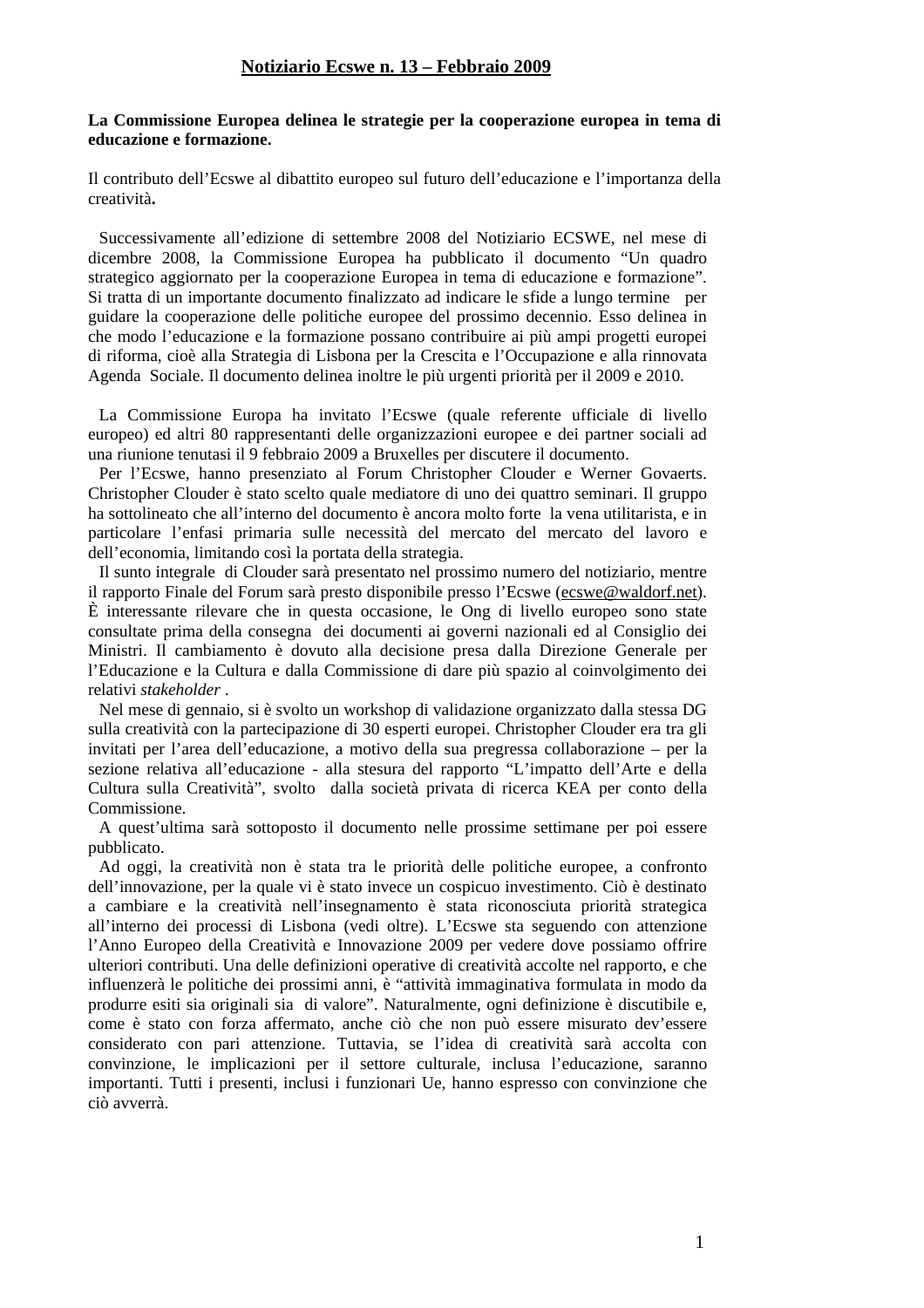## **Sintesi della strategia quadro aggiornata per la cooperazione europea nel campo dell'educazione e della formazione.**

Pur rimanendo educazione e formazione responsabilità degli Stati membri, vi sono alcune sfide comuni a tutti i paesi dell'UE e la strategia dell'Unione europea enfatizza la collaborazione tra i paesi e l'apprendimento reciproco. Per affrontare le sfide comuni ci si concentra sullo scambio di buone pratiche e lo sviluppo di strumenti comuni.

A livello europeo sono definiti obiettivi congiunti rispetto cui misurare il progresso dei sistemi educativi/formativi, tra cui si possono ricordare: i livelli di alfabetizzazione dei 15-enni, le percentuali degli abbandoni scolastici, la partecipazione degli adulti alle attività di apprendimento permanente. La Commissione si propone di monitorare periodicamente questi indicatori e di considerarne dei nuovi in più aree chiave, come ad esempio le percentuali di conseguimento dei titoli di studio terziari (laurea e oltre) l'occupabilità e la mobilità degli studenti.

Dati recenti mostrano che alcuni Stati membri si allineano ai migliori livelli mondiali, ma lo scarso rendimento di altri paesi fa sì che tanto i livelli di alfabetizzazione quanto le percentuali di abbandono scolastico rimangono delle sfide notevoli per l'Europa.

Un ragazzo su sei termina infatti gli studi solo con il livello minimo obbligatorio o anche meno. A scuola, molti studenti di origine migrante riescono meno bene rispetto ai propri pari autoctoni. Accede alla formazione permanente solo un 1 adulto su 10 con basso livello di istruzione, contro i 7 su 10 in possesso di elevati livelli di istruzione.

### **Sfide strategiche a lungo termine e priorità immediate.**

Sulla base delle attività di consultazione, la Commissione propone che la cooperazione europea nel campo dell'educazione e della formazione dovrà affrontare di qui al 2020 quattro sfide strategiche:

## **1. Far diventare una realtà l'apprendimento permanente e la mobilità di chi apprende:**

- implementando strategie nazionali di apprendimento permanente;
- concentrandosi sugli esiti dell'apprendimento (cioè su che cosa colui che apprende sa, comprende ed è capace di fare, piuttosto che sul processo stesso di apprendimento);
- stabilendo percorsi flessibili di apprendimento, ad esempio migliorando le transizioni tra istruzione professionale e istruzione di terzo livello; aprendo l'accesso all'università a discenti "non tradizionali"; validando percorsi non-formali di apprendimento;
- favorendo la mobilità transfrontaliera di chi apprende.

### **Temi prioritari da evidenziare nel biennio 2009-2010.**

- Strategie dell'apprendimento permanente: prestare particolare attenzione all'orientamento e alla validazione dell'apprendimento non formale e informale;
- Sistema delle Qualifiche Europee (EQF): collegare tutti i sistemi di qualifica nazionali all'EQF entro il 2010 e sostenere l'uso di un approccio basato sugli esiti di apprendimento per gli standard e le qualifiche, le procedure di valutazione e validazione, il trasferimento dei crediti formativi, i curricula e il controllo di qualità;
- Incremento della mobilità di apprendimento.

#### **2. Migliorare qualità ed efficienza dell'erogazione e degli esiti**.

• La sfida principale è assicurare l'acquisizione delle competenze di base per tutti;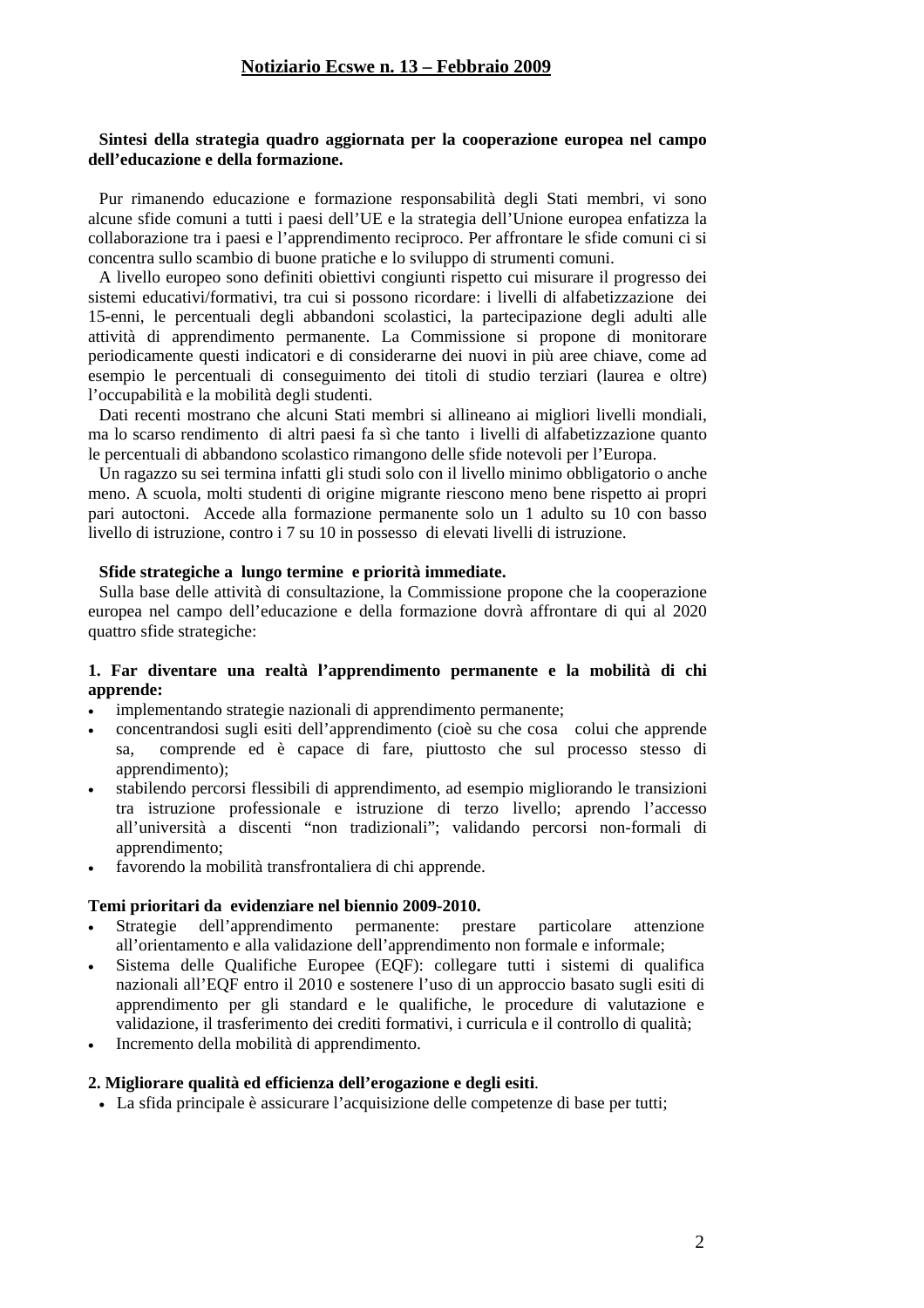- la professione di insegnante deve diventare una scelta di carriera lavorativa più attraente;
- alle istituzioni educative e formative si dovrebbe concedere maggiore autonomia. Esse dovrebbero aprirsi maggiormente alla società civile e alle imprese e dovrebbero essere assoggettate ad efficaci sistemi di garanzia della qualità.

## **Temi prioritari da evidenziare nel biennio 2009-2010.**

- Lingue. Per permettere ai cittadini di comunicare in due lingue oltre a quella madre, promuovere l'insegnamento delle lingue e dare agli immigrati l'opportunità di apprendere la lingua del paese ospitante;
- Sviluppo professionale di insegnanti e formatori;
- *Governance*;
- Competenze di base di lettura, matematica e scienze. Nominare un gruppo di esperti sul tema dell'alfabetizzazione per studiare i problemi che stanno alla radice del declino delle capacità di lettura tra gli allievi delle scuole ed enunciare una serie di proposte per migliorare i livelli di alfabetizzazione all'interno della Comunità Europea. Intensificare la cooperazione già esistente per migliorare i tassi di ingresso nei percorsi formativi superiori ad indirizzo matematico e scientifico e per rafforzare le modalità di insegnamento delle scienze;
- "Nuove competenze per nuovi lavori". Assicurare che la valutazione dei futuri fabbisogni di competenze e l'equilibrio tra domanda e offerta sul mercato del lavoro siano pienamente presi in considerazione all'interno di tutti i processi di programmazione educativa e formativa.

## **3. Promuovere equità e cittadinanza attiva**

- Le situazioni di svantaggio in campo educativo possono essere fronteggiate con un'educazione in età pre-scolare di elevata qualità e mediante interventi mirati di sostegno;
- L'educazione dovrebbe promuovere la crescita delle competenze interculturali, valori democratici, il rispetto dei diritti fondamentali e la lotta alla discriminazione, fornendo a tutti i giovani gli strumenti per interagire in maniera positiva con i propri pari di diversa estrazione.

## **Temi prioritari da evidenziare nel biennio 2009-2010.**

- Dispersione scolastica. Rafforzare gli approcci preventivi, stringere i legami di cooperazione tra l'istruzione generale e quella professionale e rimuovere le barriere che impediscono ai dispersi il rientro nell'istruzione e nella formazione;
- Educazione in età prescolare. Promuovere l'equità di accesso generalizzato e rafforzare la qualità dell'offerta e il sostegno agli insegnanti;
- Immigrati. Sviluppare l'apprendimento reciproco delle buone pratiche relative all'educazione dei bambini immigrati;
- Alunni/Studenti portatori di bisogni speciali. Promuovere l'apprendimento personalizzato con interventi di sostegno tempestivi e servizi coordinati. Integrare i servizi nella scuola pubblica ed assicurare percorsi verso l'educazione e la formazione di terzo livello.

## **4. Migliorare l'innovazione e la creatività, inclusa l'imprenditorialità, a tutti i livelli dell'istruzione e della formazione**.

• Una prima sfida è di assicurare che tutti i cittadini possano acquisire delle competenze chiave trasversali, tra cui l'imparare ad imparare e le competenze comunicative, il senso dell'iniziativa e dell'imprenditorialità, la competenza digitale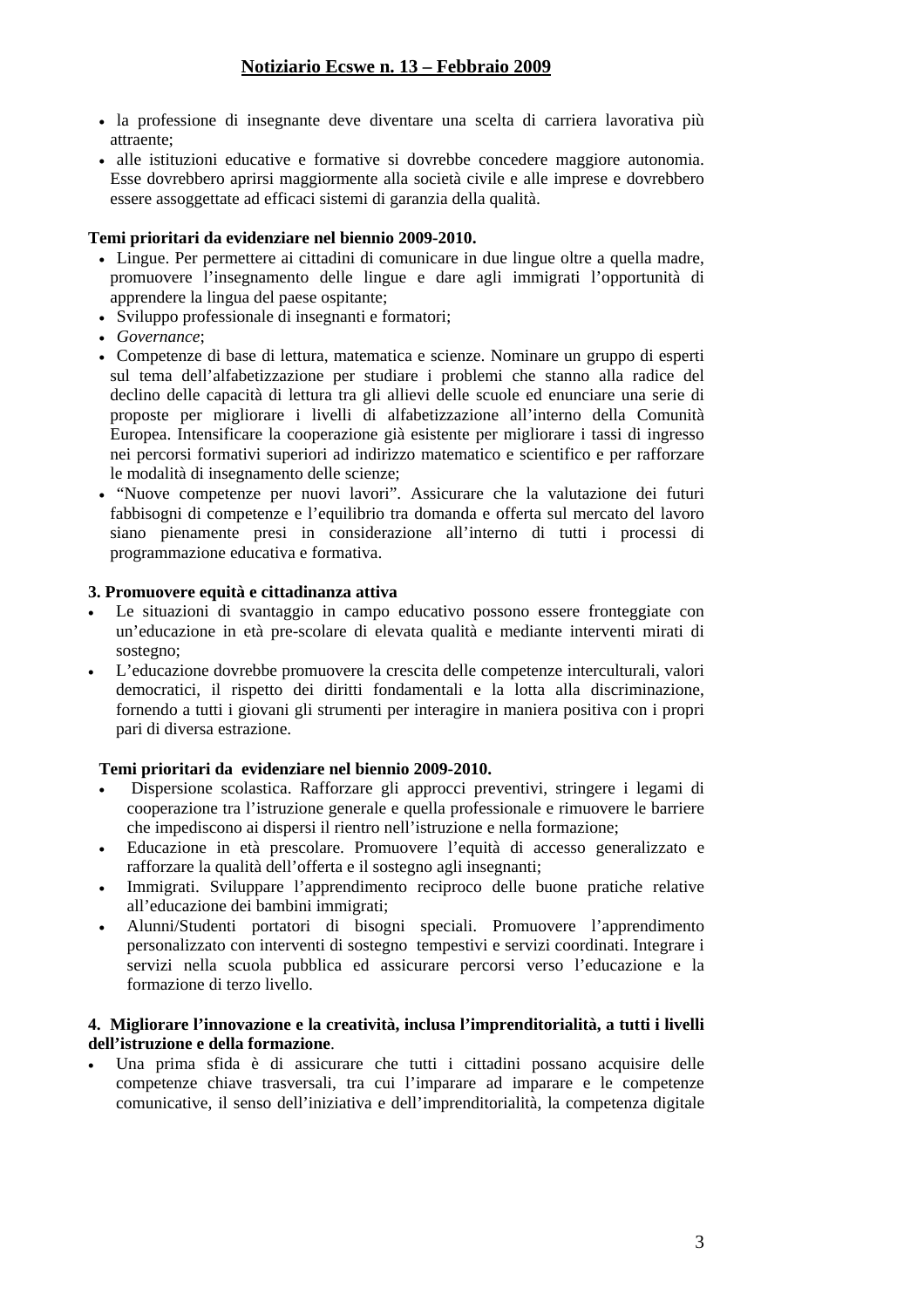(inclusa includendo l'alfabetizzazione mediatica, la consapevolezza ed l'espressione culturale;

• La seconda sfida è di assicurare il completo funzionamento del triangolo istruzionericerca-innovazione.

## **Temi prioritari da evidenziare nel biennio 2009-2010.**

- Competenze chiave trasversali: integrare in maniera completa le competenze chiave trasversali all'interno dei curricula, della valutazione e delle qualifiche;
- Istituzioni propizie allo sviluppo dell'innovazione: promuovere la creatività e l'innovazione mediante lo sviluppo di specifici metodi di insegnamento e apprendimento (incluso l'utilizzo dei nuovi strumenti di TLC e della formazione degli 'insegnanti);
- Partenariati. Sviluppare partenariati tra fornitori di educazione/formazione e le aziende, le istituzioni di ricerca, gli attori e gli enti che operano all'interno del mondo della cultura e dei settori economici creativi.

| <b>ECSWE</b>           | Corrispondenza            |
|------------------------|---------------------------|
| Rue du Thrône 194      | <b>ECSWE</b>              |
| B-1040 Brussels        | Kidbrooke Park Forest Row |
| Belgium                | East Sussex               |
| Registered in Brussels | RH18 5JA, UK              |
| ASBL 60732003          | Tel. +44 1342 822115      |
| www.ecswe.net          | ecswe@waldorf.net         |

Le opinioni espresse sono quelle degli autori e non necessariamente riflettono quelle dell'ECSWE.

Il Notiziario ECSWE è redatto da C. Clouder e C. Carones. Design di C. Oertel.

Versione italiana a cura di M. Cantalupi e K. Chapman. Design A. Thei